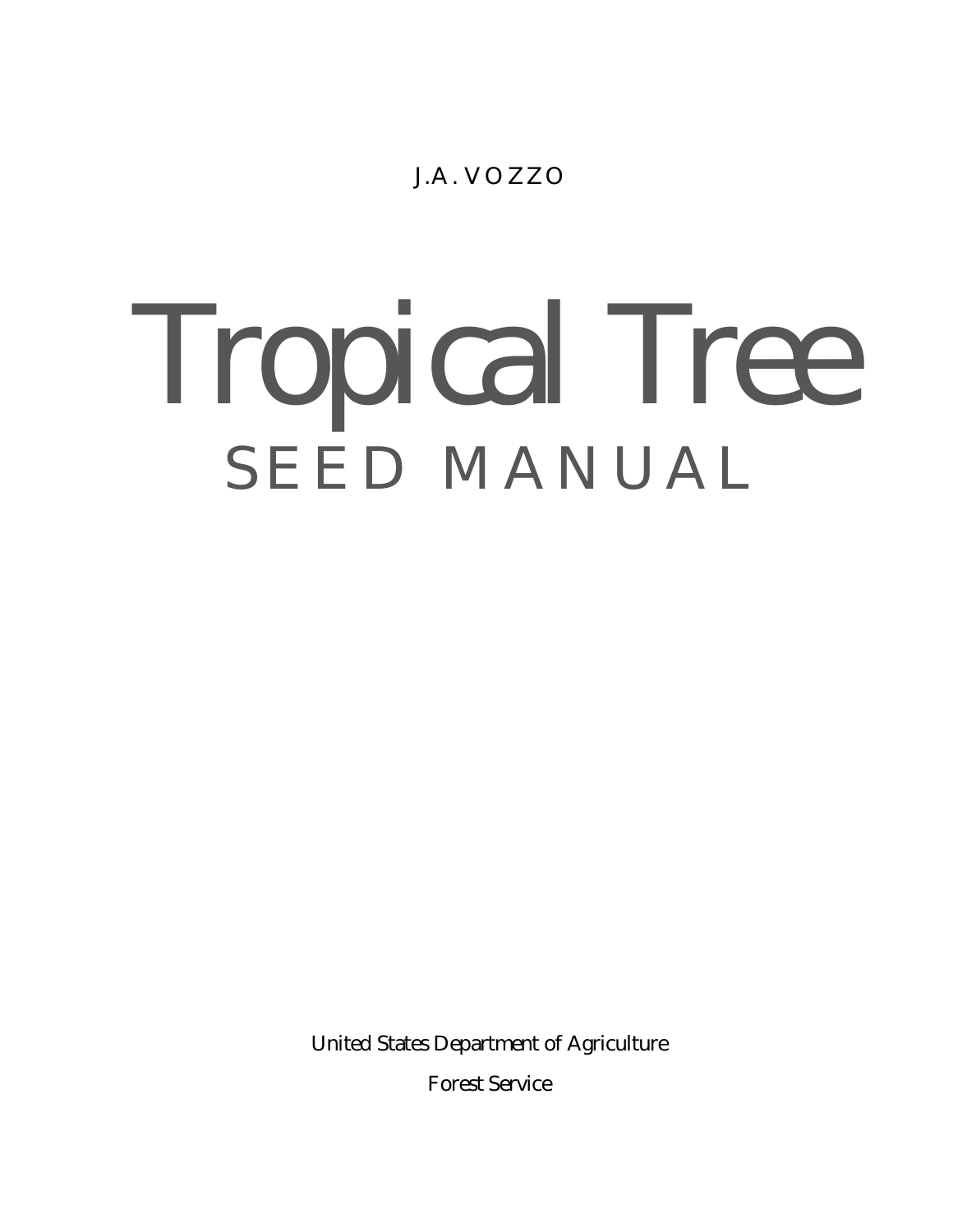The use of trade or firm names in this publication is for reader information and does not imply endorsement by the U.S. Department of Agriculture of any product or service.

This publication reports research involving pesticides. It does not contain recommendations for their use, nor does it imply that the uses discussed here have been registered. All uses of pesticides must be registered by appropriate State and Federal agencies before they can be recommended.

**Caution:** Pesticides can be injurious to humans, domestic animals, desirable plants, and fish or other wildlife—if they are not handled or applied properly. Use all pesticides selectively and carefully. Follow recommended practices for the disposal of surplus pesticides and pesticide containers.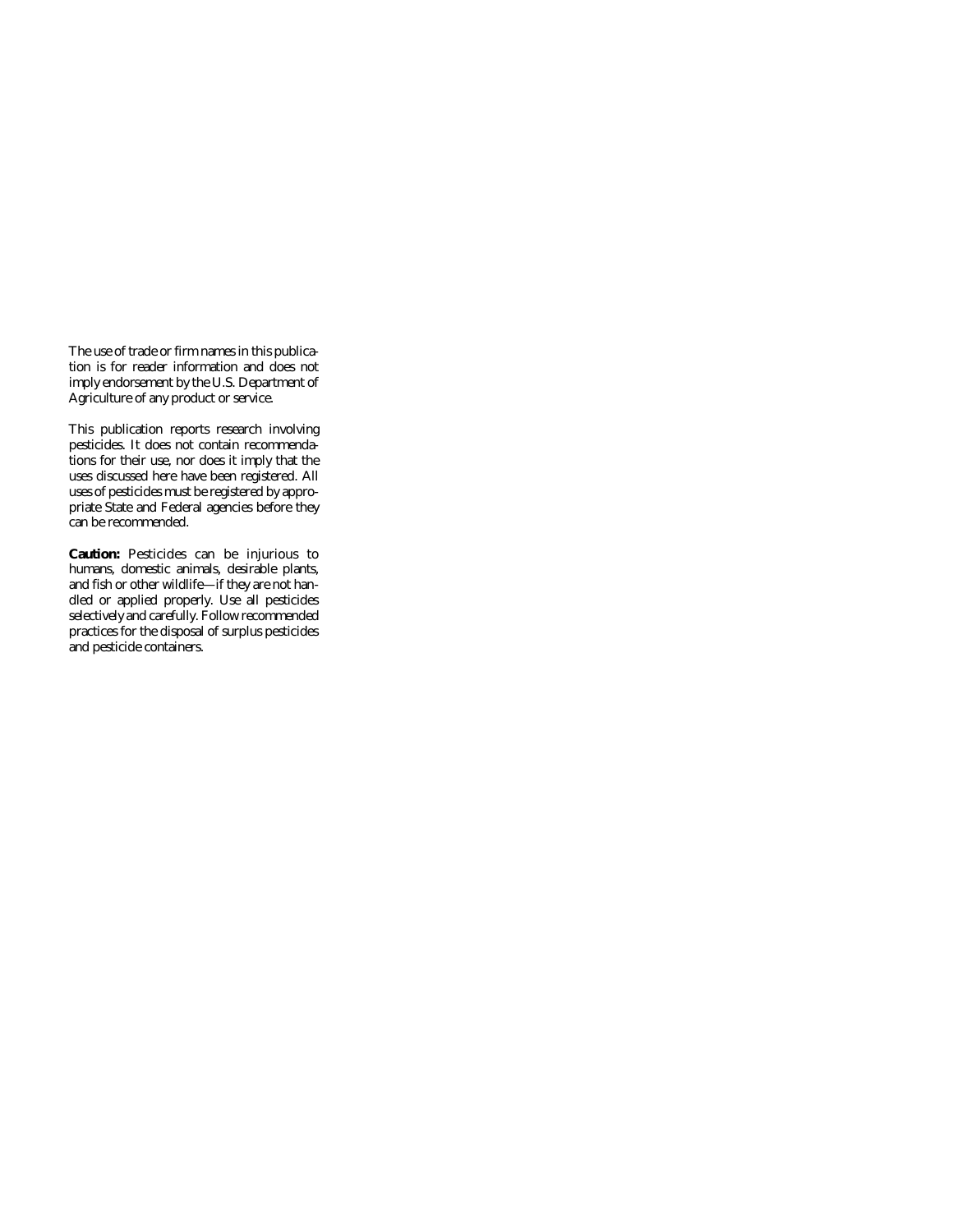

Dedication 6

Acknowledgment 7

Abstract 8

Introduction 9

**PART I** Technical Chapters

*Chapter 1* Tropical Tree Seed Biology 13

*Chapter 2* Collection 119

*Chapter 3* Storage 125

*Chapter 4* Orthodox and Recalcitrant Seeds 137

*Chapter 5* Dormancy and Germination 149

*Chapter 6* Pathology 177

*Chapter 7* Ecology 191

*Chapter 9*

*Chapter 8*

Ethnobotany 215

**PART II** Species Descriptions

Introduction 239 Descriptions 241 Supplemental Species Drawings 785

References 807 Glossary 861

Authors 871

Indices

Notes on Tropical Dendrology 221 Common Names 875 Genus/Species Names 887 Family Names 896 Associated Organisms 897

Conversion Factors 899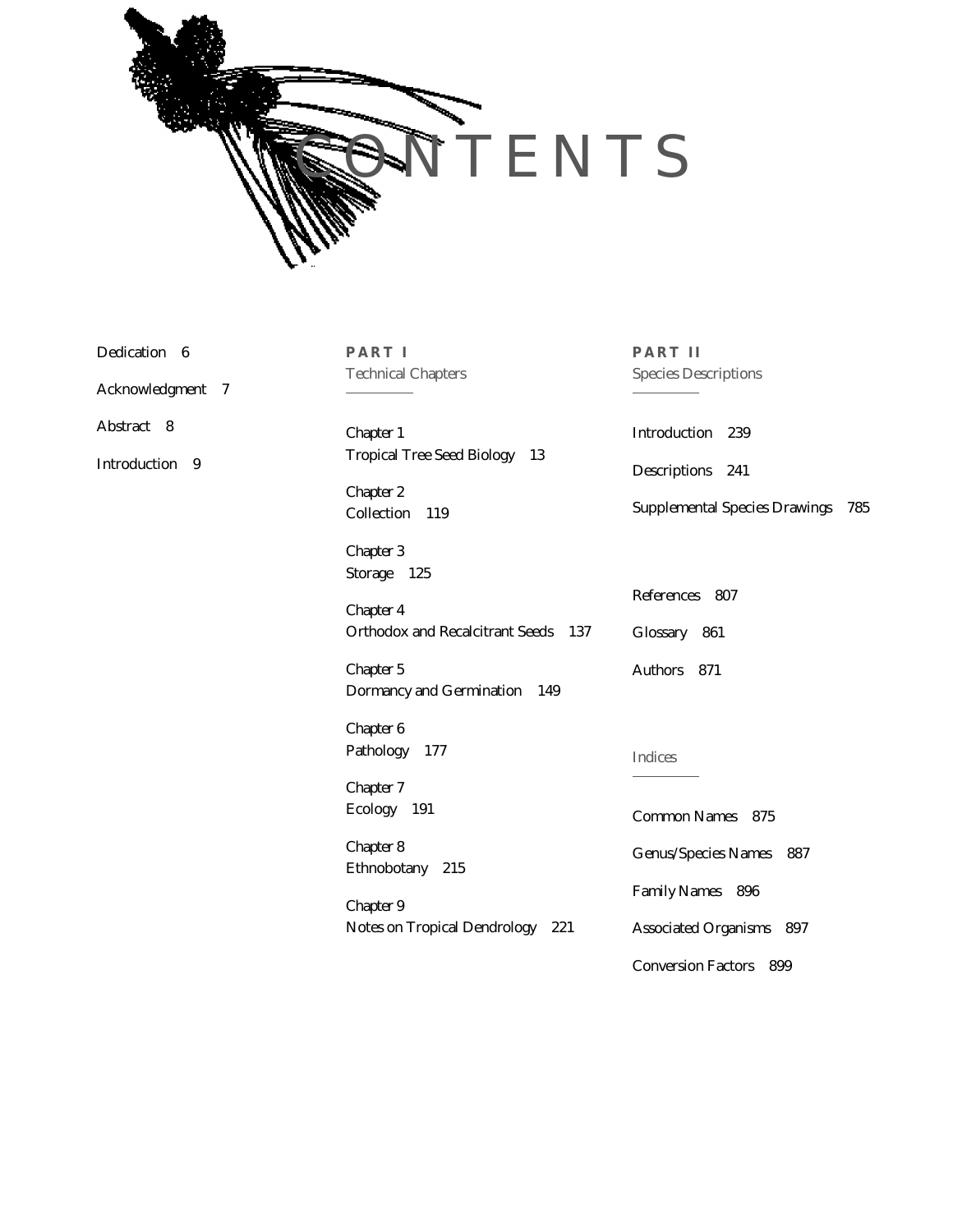## **DEDICATION**

Dr. Frank H. Wadsworth has been actively and continuously researching tropical silviculture for the U.S. Department of Agriculture Forest Service since 1942.

Before his impressive career in the Tropics began, Dr. Wadsworth investigated forest succession at the confluence of the Koyukuk and Yukon rivers in Alaska.

After brief assignments with the USDA Forest Service in Nebraska and Arizona, he began his tropical focus with a dissertation on the management of the Caribbean National Forest in Puerto Rico. This dissertation earned him a Ph.D. from the University of Michigan.

Dr. Wadsworth was Research Officer for the Tropical Forest Experiment Station in Rio Pedras, PR until 1956, when it became The Institute of Tropical Forestry (ITF) and he was appointed Director. He remained Director until 1978. Under his leadership, the ITF staff researched and reported on hundreds of tropical tree species, planted species on diverse and degraded sites, supported 16 annual 3-month tropical forestry courses for international participants, and published *The Caribbean Forester*—a trilingual, quarterly journal that dis-



seminates information pertaining to technical forestry.

When ITF became IITF—International Institute for Tropical Forestry—in 1978, Dr. Wadsworth became head of Special Studies for International Cooperation, where he remains as an active researcher and consultant. As a leading consultant in

every country of tropical America, Dr. Wadsworth has published more than 100 scientific articles, authored both reference and technical books on tropical forestry, and remains in demand as a speaker relating his experiences with and opinions about technology transfer.

I have personally known Dr. Wadsworth since July 1964 when he was an advisor for my own research dissertation in Rio Piedras, PR. I continue to seek and value his advice.

I am proud to dedicate this *Tropical Tree Seed Manual* to Dr. Frank H. Wadsworth as further recognition of his distinguished career in tropical forestry.

*J.A. Vozzo Research Plant Physiologist*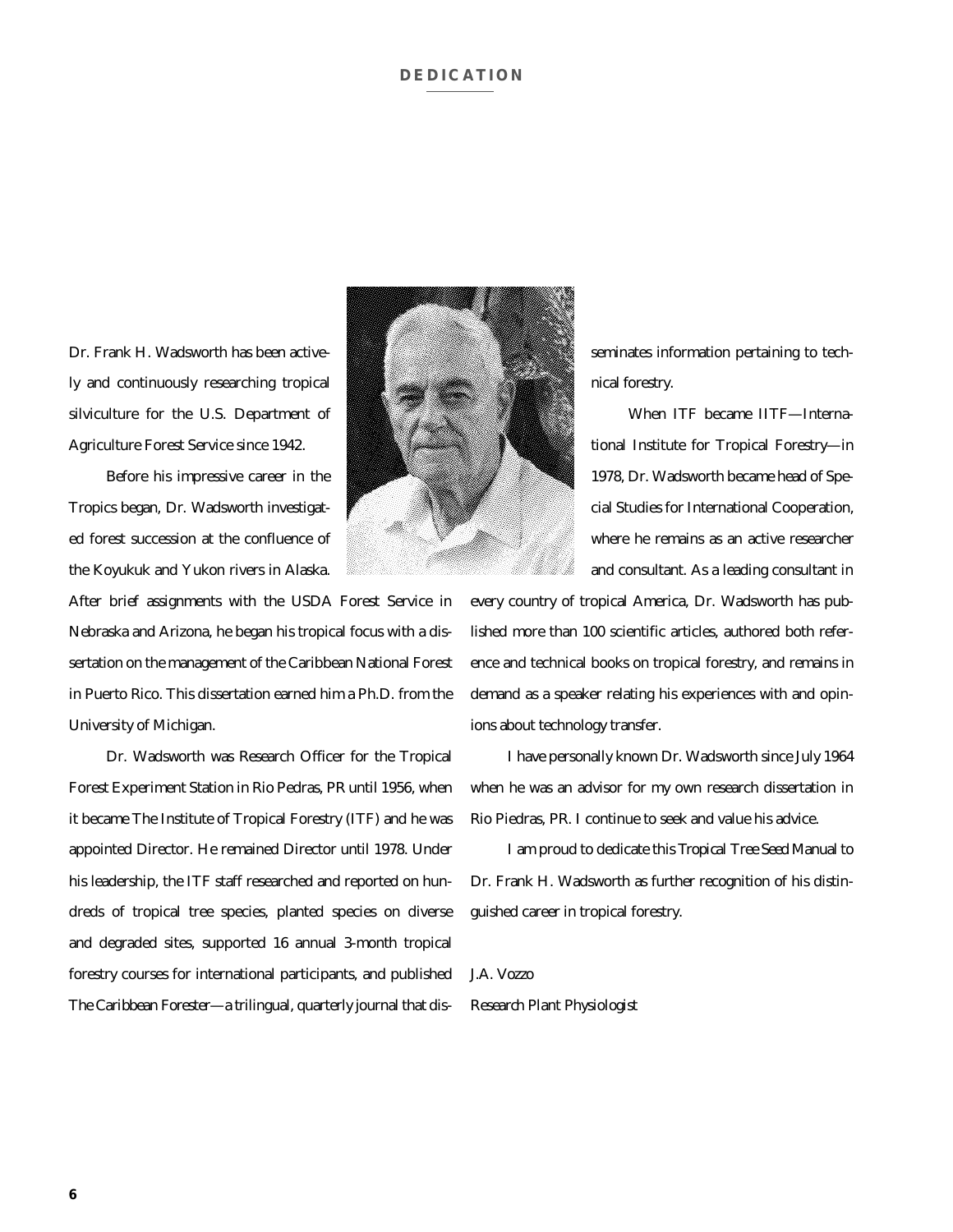The *Tropical Tree Seed Manual* (TTSM) is the product of international cooperation and contributions. In 1990, the members of the North American Forestry Commission of the United Nations Food and Agriculture Organization authorized compilation of a tropical tree seed reference manual for use among its membership in Canada, the United States, and Mexico. Under the direction of Dr. J. L. Whitmore, USDA Forest Service (Forest Service), the project was later expanded to include tropical tree species found in all of tropical America from Canada to Colombia. Since work on the project began in April 1996, 63 scientists from 19 countries have responded by providing species descriptions, chapters, translations, drawings, herbarium specimens, and references both unpublished and published.

The Forest Service supported the project by permitting employees to establish international contacts, compile the data, and oversee production and by funding the botanical drawings, Spanish-English translations, operations, editing, and printing of the English edition. Specifically, I want to thank the National Reforestation, Nurseries, and Genetic Resources (RNGR) Team and the Washington Office Cooperative Forestry group for their support with the English-Spanish translations. I value the advice and counsel of Dr. George Hernandez, Dr. Tom Landis, and Dr. Ron Overton of the Forest Service.

The TTSM would not have been produced without the help of all of these people. My sincere gratitude goes especially to Dr. James M. Guldin, USFS; the Red de Herbarium de Mesoamerica y el Caribe, particularly Dr. Mireya Correa A., Lic. AnaLu E. de MacVean; Dr. Cyril Hardy Nelson Sutherland; Dr. Ricardo Rueda; and M.Sc. Jeanine Velez Gavilan. I thank Gustavo Serrano for the original botanical drawings of all species, and Francisco Hodgson for the illustrations in Chapter 1. Special thanks to Maria Arun Kumar for her patience with the Spanish-English translations, and to Brenda Grebner for the draft and final versions of all submissions. I also thank Pamela Bowman, a technical editor with the Forest Service, Sonja Beavers, Mary Jane Senter, USFS, and George Avalos, USDA for their invaluable comments and suggestions. Dr. K.F. Connor and Mrs. Penny Byler made available additional Forest Service resources to complete this project.

Dr. Rosa Elena Molina Achecar de Vozzo warrants special mention for her many hours of patience, cooperation, and translations…all volunteered.

The greatest fault of this manual will not be misspelled words, unintentionally erroneous data reports, or negligent omissions. It will be my inability to acknowledge all the people and institutes who helped make TTSM possible.

*J.A. Vozzo Research Plant Physiologist*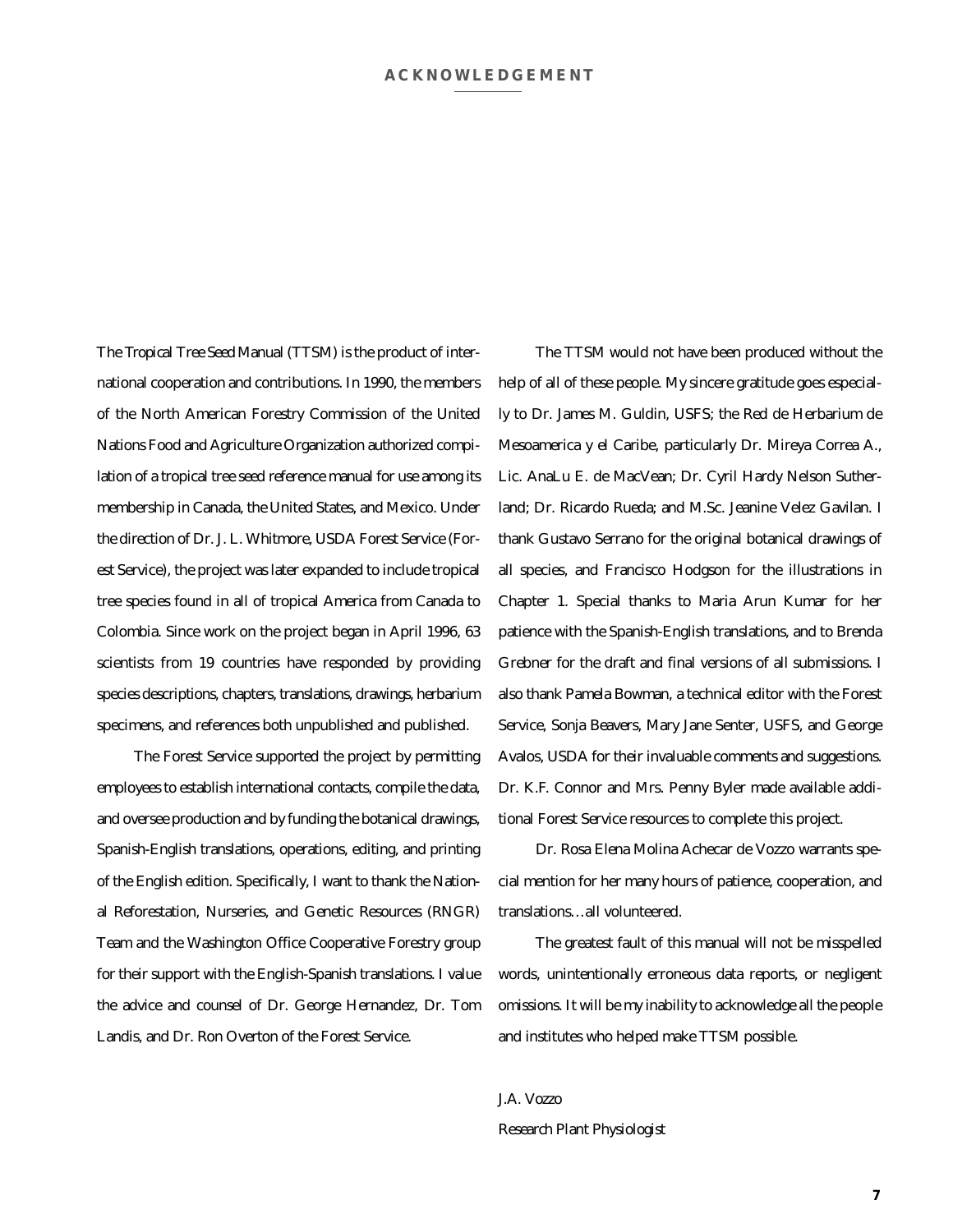The *Tropical Tree Seed Manual* is a one-volume reference manual for students, technicians, and scientists that provides comprehensive, internationally compiled data about tropical trees. The emphasis is on species of the Americas; however, a number of tropical tree species from other countries are also included. The manual is divided into two parts. The first part consists of nine chapters written by authorities in each area. The second part presents descriptions of 197 botanically and economically important tropical tree species. The manual is published in both English and Spanish. It contributes to the academic and scientific communities by collating and organizing a wealth of internationally significant research and practical data into one publication. It should be used with similar references on seed technology and handling to give students, technicians, and scientists a thorough understanding of tropical tree seeds.

**Keywords:** collection, ecology, ethnobotany, germination, pathology, recalcitrance, seeds, storage, tropical forestry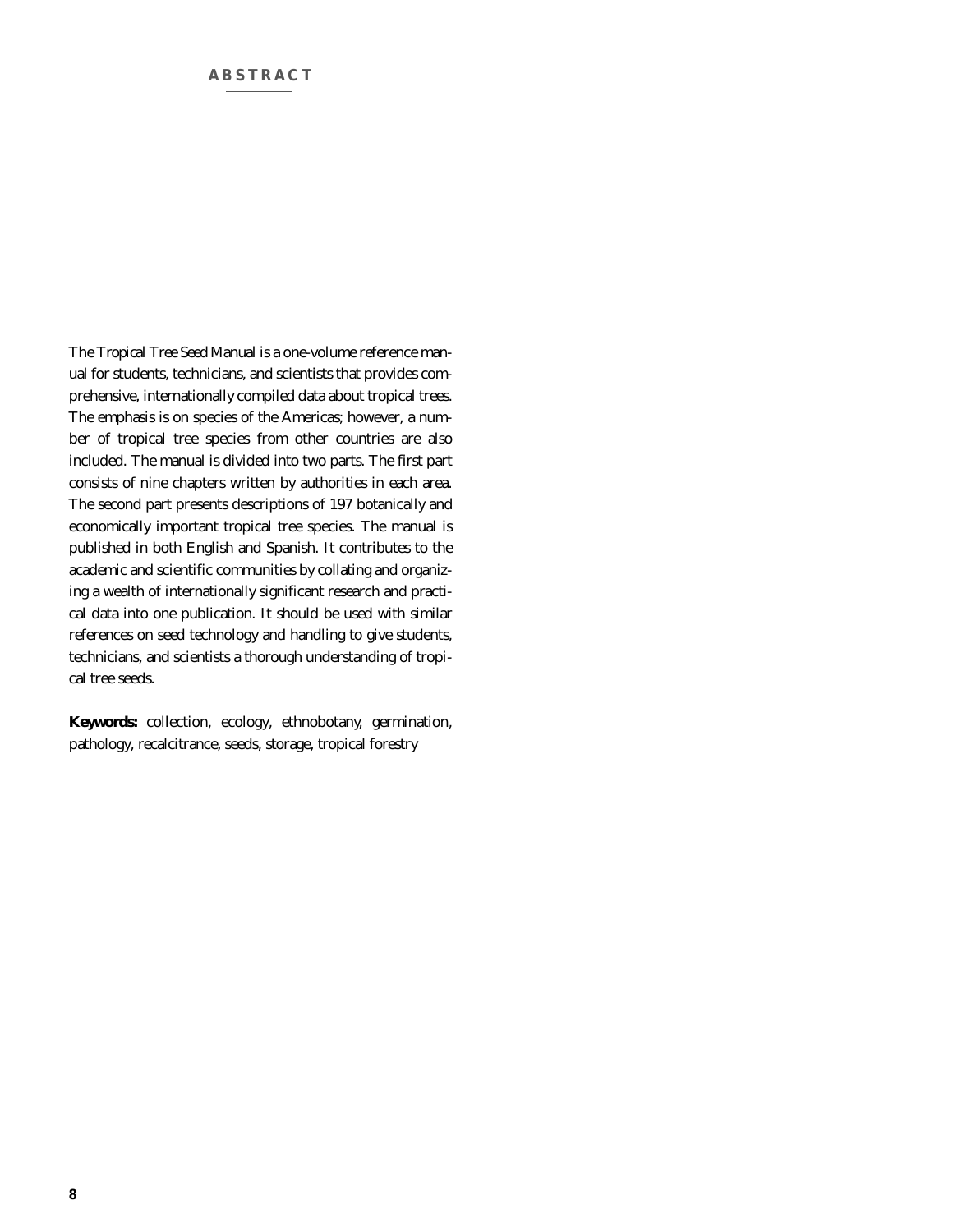

The North American Forestry Commission (NAFC) is a component of the United Nations Food and Agriculture Organization that addresses international forestry. The NAFC members (Canada, Mexico, and the United States) initiated a proposal to improve forestry applications by providing guidelines on tropical tree seed handling to nursery and plantation managers. The project was approved with the implied support of each member country. The NAFC chairperson, Jacob L. Whitmore of the USDA Forest Service, secured authorization in April 1996 for the Forest Service to proceed with the planning and organization of a tropical tree seed reference manual.

The concept was later expanded to include a technical section and descriptions of tropical tree species in the Neotropics and tropical Asia, Africa, Australia, and India, and a compiler was identified to coordinate the project. There was no intent to include all tropical tree species, only those of economic or biologic interest to forestry applications in Canada, Mexico, the United States, and Central America.

The information published here resulted primarily from previously known data; however, much of it had not been reported outside its area of origin. Through experience, nursery and plantation managers have learned about the biology and handling techniques of their significant species, but they lack information about species they have not planted. The *Tropical Tree Seed Manual* (TTSM) provides them with a reference for investigating the feasibility of introducing new species into their economies. It also provides a practical starting point for comparative morphology and literature references for those scientists conducting research within tropical forestry. Finally, students will find the technical chapters useful as an introduction to and a current review of the issues involving tropical tree seeds.

The TTSM is intended as a useful reference for practical and academic ventures into tropical forestry. It is a onevolume reference manual for nursery and plantation managers, scientists, and students that provides comprehensive, internationally compiled data. By including previously unpublished reports, data, illustrations, and international references

in a single book, time-consuming literature searches will be reduced or eliminated.

The first part consists of nine technical chapters written by authorities in each subject: biology, collection, storage, orthodox and recalcitrant seeds, dormancy and germination, pathology, ecology, ethnobotany, and dendrology. Each chapter provides an independent and comprehensive discussion, but together they form a single, complete text solely dedicated to tropical tree seeds. The current and historical information thus provided can be used for both teaching and research.

The second part of the manual presents descriptions of 197 botanically and economically important species in a standard format. The most widely used and well-known species are described in depth, while lesser known species are not. Authors have attempted to include all known information on each species, thus absence of information indicates limited knowledge about a species. All nomenclature is according to references from the Missouri Botanical Gardens.

For practicality and easy searching, the referenced literature in TTSM is listed in one separate section. Common names, synonyms, and associated organisms are also cross-referenced. The international effort to produce the TTSM is represented by 63 contributors from 19 countries, and brief autobiographies of contributors are included.

The TTSM is published in both English and Spanish. Particular styles in both languages are mediated into chapters and species descriptions for a common, but bilingual, volume. For example, all units are in metric values and a conversion table is included. Common names are not limited to English and Spanish, but also include names in any language indigenous to a country with a particular species.

The TTSM contributes to the academic and scientific communities by collating and organizing an internationally significant research and practical subject into one reference. It should be used with similar references on seed technology and handling to give students and technicians a thorough understanding of tropical tree seeds.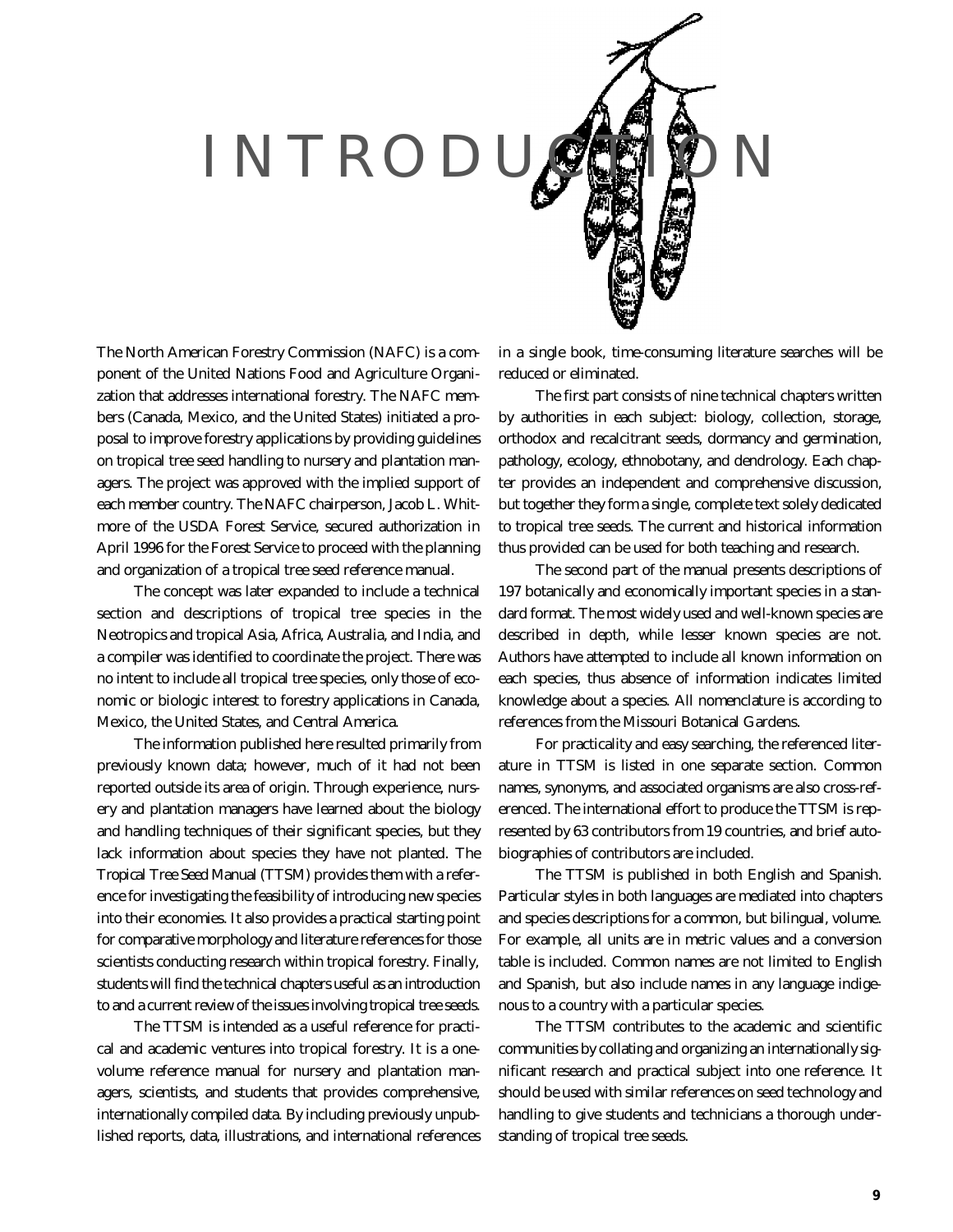